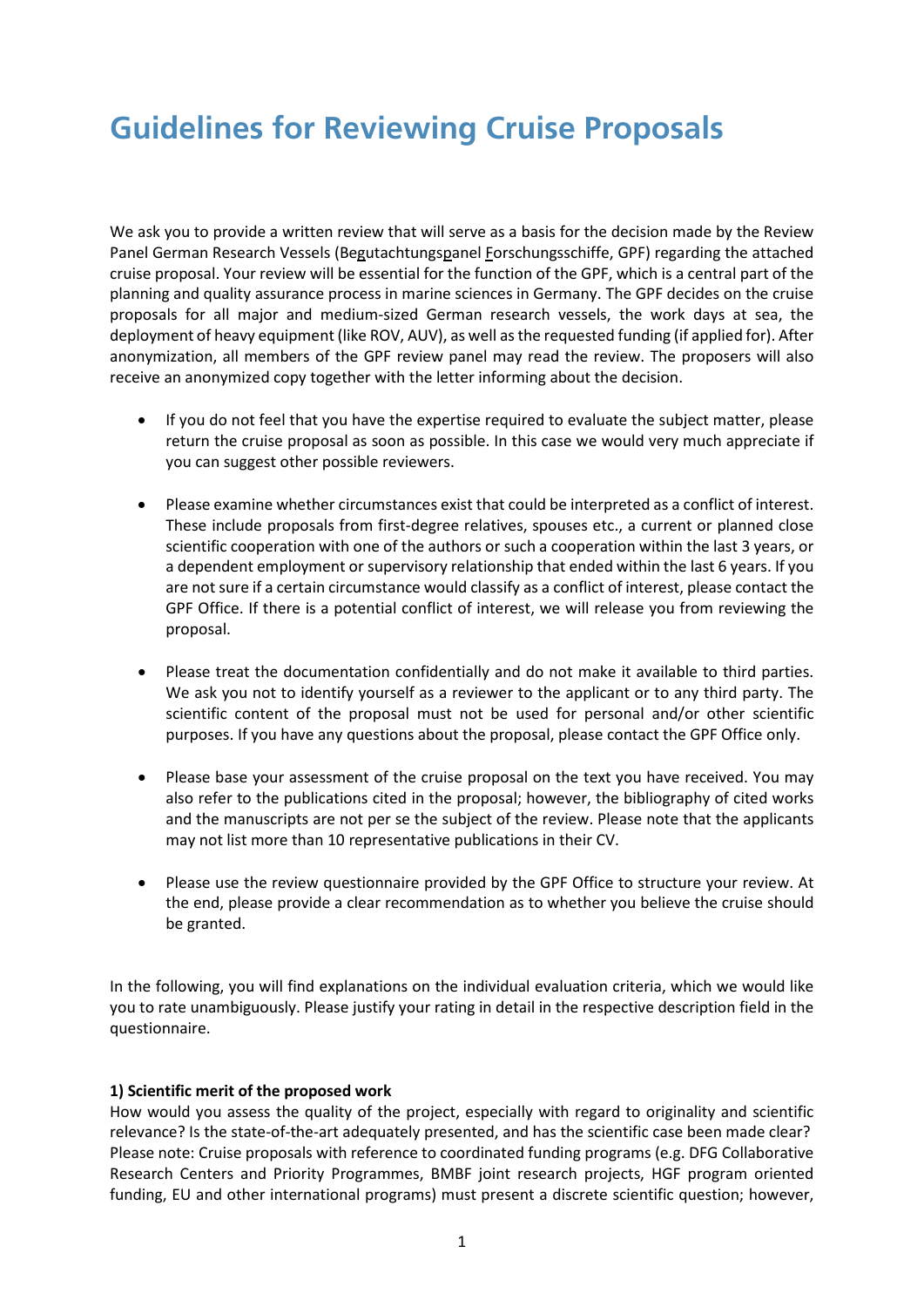the relevance for the coordinated program should also be explained. The scientific aims of the coordinated program should be further explained in an appendix to the cruise proposal.

# **2) Objectives of the cruise**

To what extent do the objectives convincingly reflect clear working hypotheses and an appropriately distinct topic? Are the objectives clearly defined and realistically achievable? If the cruise is part of a larger coordinated program, it should also become clear how the objectives of the proposal contribute to the objectives of the overarching program. As noted in the previous section, these should be explained in an appendix to the cruise proposal.

# **3) Expected gain of knowledge**

Please assess whether the gain in knowledge that can be expected from the proposed work is of scientific relevance and corresponds to the objectives and work program of the cruise. If the cruise is part of a larger coordinated program, a long-term monitoring effort, or an institution's overall mission, the expected gain of knowledge needs to be well-defined for every individual cruise.

# **4) Quality of the work program**

The quality of the work program is critical to the success of a cruise proposal. Therefore, it can be expected that the description of the work program has the largest share of the proposal. Please assess whether the work program corresponds to the objectives of the cruise, and comment on the strengths and weaknesses of the planned investigations. The applicants need to justify the choice of the working area and the time period of the cruise, as well as the envisaged stations or transects. The work program must explain which methods and equipment are intended to be used. Please comment also on the suitability of the methods and the appropriateness of the schedule.

# **5) Adequacy of the required ship time (works days at sea)**

Please assess whether the work days at sea requested by the applicants, the required time for the deployment of equipment, and the required time for the application of the planned methods are comprehensible and correspond to the objectives and work program of the cruise. If there are inconsistencies, please make recommendations on cutting or increasing ship time. Please note: "Work days at sea" is the time from the first to the last station of a work program (including in-transits), but excludes steaming time from and to the ports. Contingency days usually cannot be granted.

# **6) Institutional and personnel resources**

How would you assess the work and research environment at the institution where the project is intended to be carried out? Is there sufficient personnel for the analysis of samples and data, and do the applicants have access to the infrastructure and equipment needed? In particular, the applicants should have comprehensibly explained the availability and financing of cruise equipment (especially heavy equipment such as ROV, AUV etc.).

In addition to work days, the required berth are another resource that is to be deployed according to criteria of necessity and economic efficiency. Please check whether tasks corresponding to the work program have been specified for all participants and whether personnel deployment is plausible. If the number of berth requested seems too high, you may vote for reduction. Similarly, the research vessels should be well utilised – if a larger proportion of berth remain unused, this must also be plausible.

# **7) Qualification and previous work of the applicants**

How would you evaluate the soundness of the previous work, the quality of publications and the qualifications of the applicants – both in general and in terms of the proposed project? Are the applicants qualified to independently lead the proposed project and accomplish its objectives? Please note that the applicants may not list more than 10 representative publications in their CV.